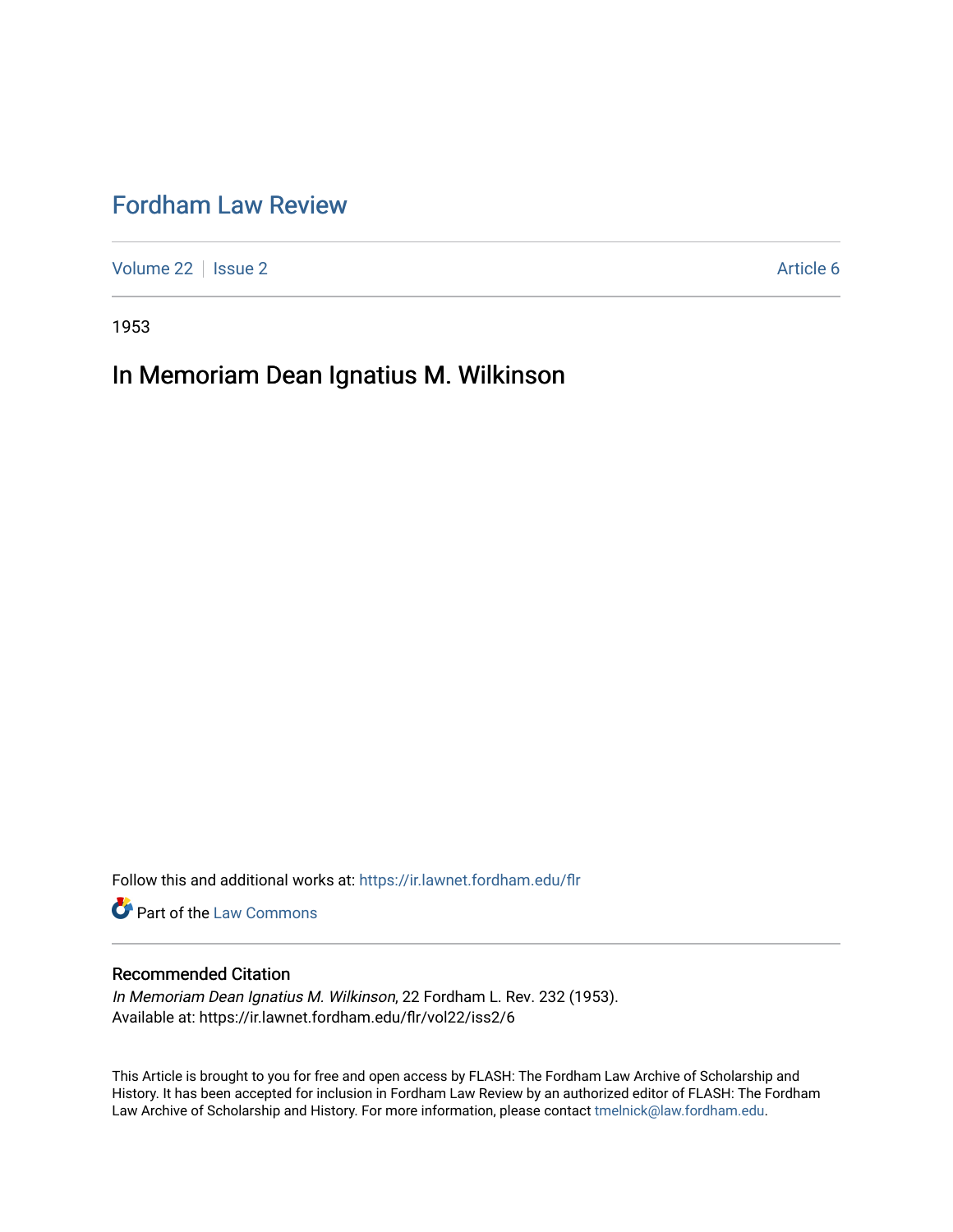#### **,IN** MEMORIAM

#### DEAN IGNATIUS M. WILKINSON

#### 1887-1953

Ignatius M. Wilkinson, Dean of the Fordham University School of Law, died on June 22, 1953. To his memory we dedicate this issue of the FORDHAM LAW REVIEW. We express our pride in Dean Wilkinson's brilliant career as a lawyer, as a public servant, as the Dean of our Law School, and as a fine gentleman. We record our sorrow at the loss of his guiding hand, his wisdom, and his inspiring example of integrity as the leader of our School for thirty years.

Dean Wilkinson was born in New York City on January **6,** 1887. He received his Bachelor of Arts degree in 1908 from the College of St. Francis Xavier and then entered Fordham Law School from which he received the degree of LL.B. *summa cum laude* in 1911. One year earlier, in 1910, he had taken and successfully passed the bar examination and was admitted to practice. Immediately after his graduation from the Law School he became a member of its faculty, was promoted to Associate Professor of Law in '1915, to Professor in 1919, and became Dean in 1923. Thus for all but five years of its existence and for forty-four years of his own life, Dean Wilkinson was associated with Fordham Law School as student, teacher and Dean. His term of thirty years as Dean doubtless constitutes one of the longest terms ever filled as dean of an American law school.

Although Dean Wilkinson made service to our Law School the cornerstone of his career, he unselfishly gave his talents and ability to the service of his profession, his city, and his state throughout his life. He was a hardworking member of many committees of the New York County Lawyers' Association, of the Association of the Bar of the City of New York, of the New York State Bar Association and of the Guild of Catholic Lawyers. He was President of the New York County Lawyers' Association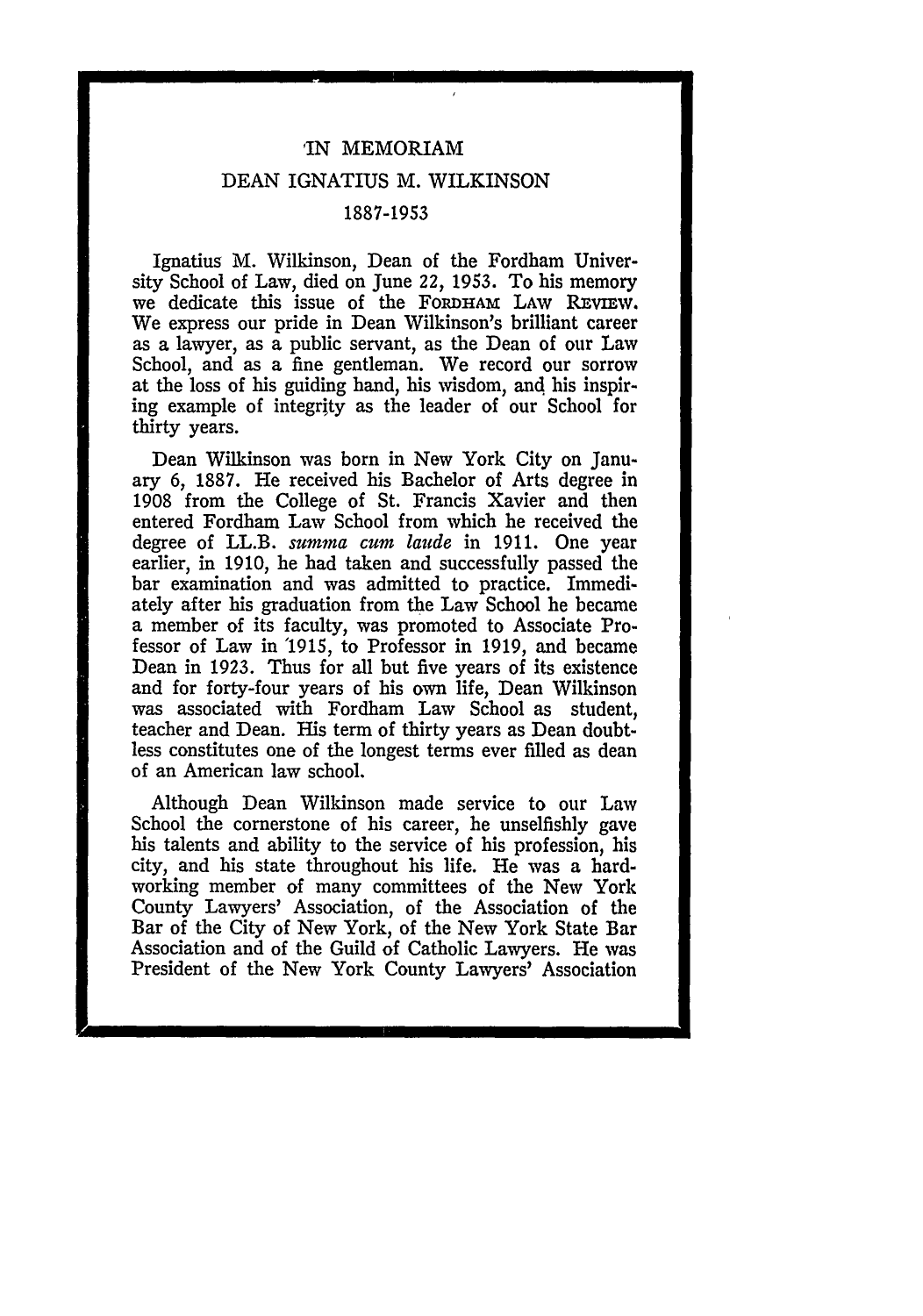from 1944 to 1946 and a member of the Executive Committee of the Association of American Law Schools in 1942. In 1943 the Dean was chairman of the committee appointed by Mayor LaGuardia to study labor relations on the transit system of the City of New York, following which he served as Corporation Counsel of the City from 1943 to 1945. At the close of his public career he served as member and Vice-Chairman of the New York State Crime Commission from 1951 to the date of his death on June 22, **1953.**

To generations of Fordham men, Dean Wilkinson will be remembered and honored not only as an exceptionally able administrator of scrupulous fairness and impartiality but also as one of its greatest teachers. In the course of his years on the faculty the Dean taught many subjects. Equity and Evidence, however, were his favorite courses and during the latter part of his teaching career he concentrated his attention on them. Shining through the brilliance of his teaching was his integrity of character which made a deep impression upon those who sat before his teaching desk. In his teaching and in his life, the Dean was absolutely uncompromising in any matter of principle, whatever the cost might be to him.

Dean Wilkinson was passionately devoted to the political and legal institutions of our country. He realized and taught that the increments of learning, and particularly of wisdom, which have attached themselves to the body of our law and to our institutions should not be lightly cut off and cast away. Do not, was his advice, scorn our traditions and the great fabric of our common law as merely hampering survivals of a bygone age. Remember, he said, that our political organization and the fundamental principles of our law are the fruit of the thinking of many great political and moral philosophers and great judges who built upon the accumulated wisdom of the centuries.

The recollection of Dean Wilkinson's great ability as a teacher, his wisdom and the integrity of his character constitutes his imperishable memorial in the hearts of his thousands of students.

**THE** EDITORS.